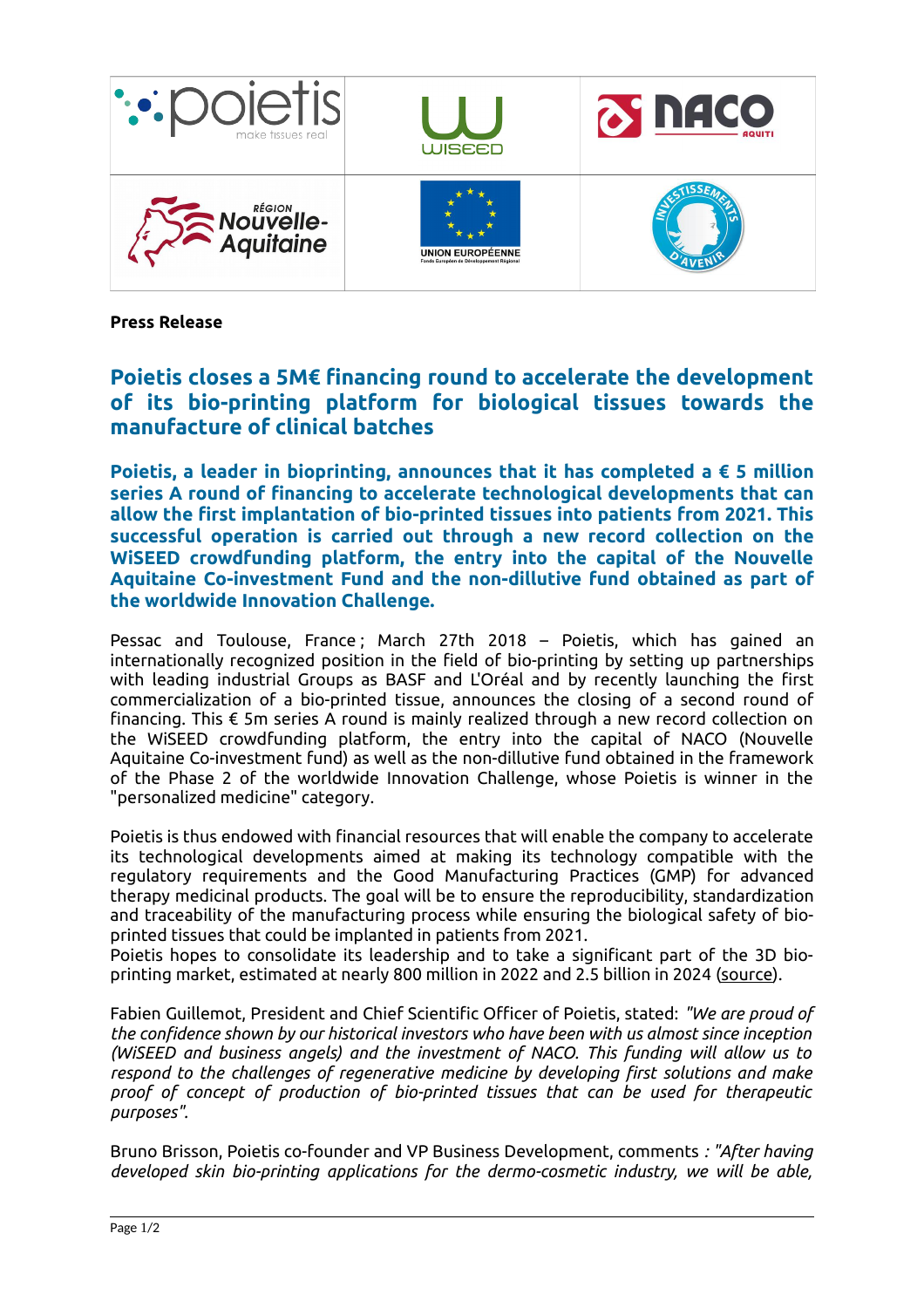*thanks to this fundraising, to reinforce our activities into regenerative medicine and target other organs than skin, such as the liver. , in collaboration with university hospital centers".*

*Louise Chopinet, Responsible of Health Projects at WiSEED, added: "For the second time we achieved a record collection on WiSEED with 1.1M € collected from 1029 private investors. A renewed success after a first round of € 1M in 2015 thanks to the performance of the Poietis team in achieving its objectives, which guarantees the trust given by our investors. Poietis answers important challenges in the medical sector, and we are proud to support its development".*

Bernard Estienne, Director of Aquiti Gestion, who runs the NACO (New Aquitaine Co-Investment) fund, underlines: *"NACO is very happy to be able to support a promising and jobcreating regional start-up. This operation is fully in line with the Nouvelle Aquitaine Region's strategy to support innovative companies".*

## ####

**About POIETIS** : Poietis is a biotechnology company specialized in the production of bio-printing biological tissues. Since its creation in 2014, the company has been developing physiological models, particularly in partnerships with the main pharmaceutical and cosmetic groups. Poietis markets Poieskin®, the first commercialzed tissue produced by bio-printing. The bio-printing technology of Poietis, whose company holds the exclusive and worldwide license, is the result of innovative research conducted for ten years by Inserm and the University of Bordeaux. Poietis was the winner of the iLab Challenge 2014 and the Global Innovation Competition (Phase I) in 2016. The company employs 28 people today. More information at: [www.poietis.com](http://www.poietis.com/)

In this fundraising, Poietis was supported by the firm [McDermott, Will & Emery.](http://www.mwe.com/Paris-France/)

**About WiSEED** : [WiSEED](http://www.wiseed.fr/) is the leader and the pioneer of crowdfunding in France. As a specialist in digital investment, WiSEED offers investors the opportunity to build a diversified, high-performing portfolio, invested in the real economy, and offers businesses fast, flexible and innovative financing solutions. Thanks to sophisticated expertise and strong collection capacity, WiSEED finances meaningful and value-creating projects in the areas of environment, real estate, digital, health, food and trade. Since its creation in 2008, WiSEED has collected more than 112M € for 222 projects from 102800 private investors. WiSEED is an investment company approved by the ACPR and has the status of ISP (Investment Services Provider).

**About NACO :** NACO (Nouvelle Aquitaine CO-investment fund) is a co-investment fund created on the initiative of the Regional Council of the French Region Nouvelle Aquitaine. The objective of this investment vehicle is to support partner funds, previously approved, as part of the equity financing of startups and SMEs in Nouvelle Aquitaine Region. NACO can intervene on the same amounts and terms as the partner fund. Aquiti Gestion provides the animation of this vehicle.

Contact : [bernard.estienne@aquiti.fr](mailto:bernard.estienne@aquiti.fr) – +33 (0)5.56.15.11.90

**About the Wordlwide Innovation Challenge :** The [Worldwide Innovation Challenge](https://www.entreprises.gouv.fr/innovation-2030) is part of the French Future Investments Program and is focused on eight key sectors for the future of the economy in France. The objective of the 2030 Innovation Commission, chaired by Mme Anne Lauvergeon, is to encourage and develop the talents and future key players in the French economy by supporting the growth of companies whose innovative project has a particularly strong potential.